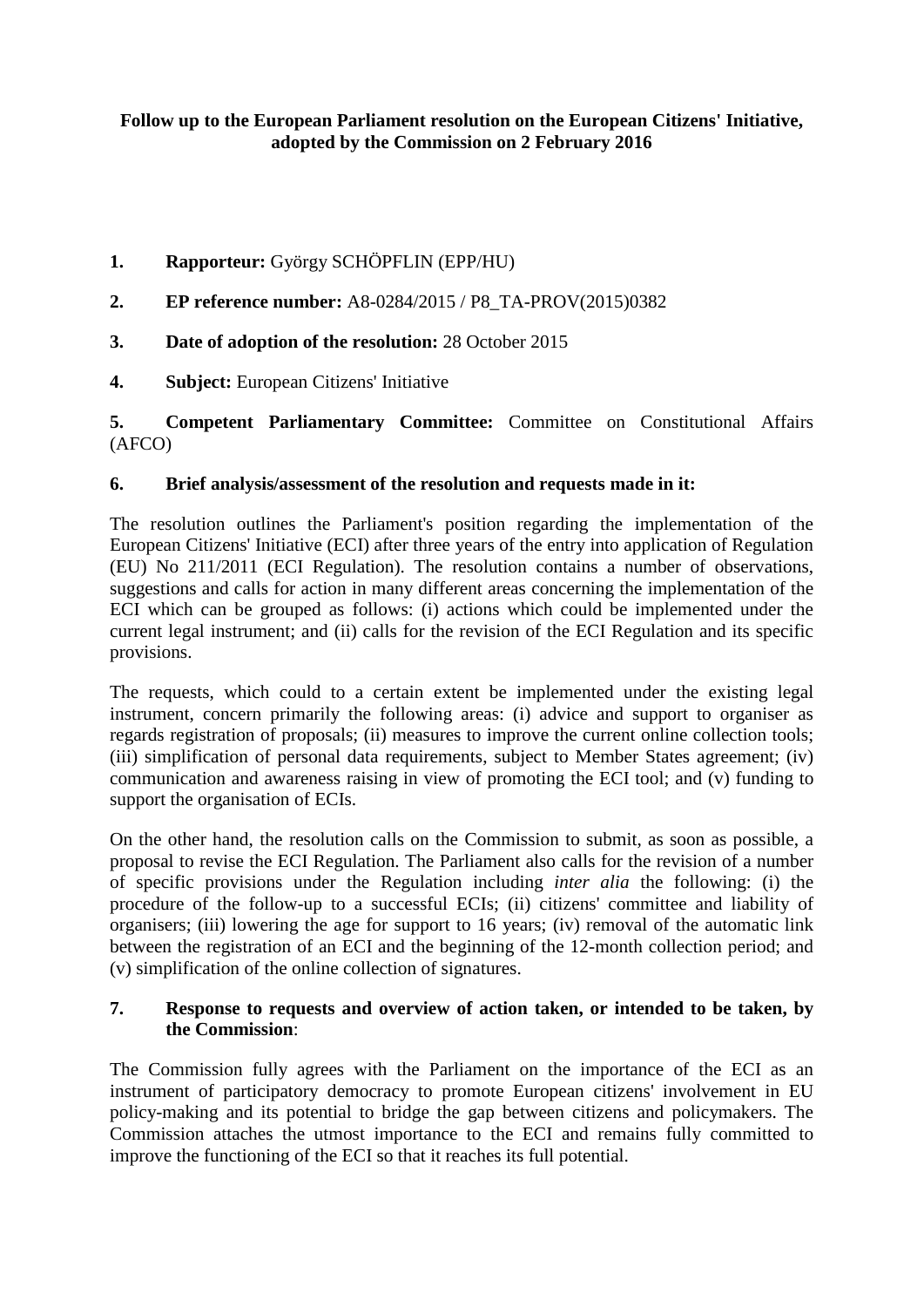The Commission adopted on 31 March 2015 its first report on the application of Regulation (EU) No 211/2011 on the citizen's initiative (ECI Regulation) in accordance with the review clause foreseen under Article 22 of this Regulation (COM(2015) 145). The Commission report provided a state of play and assessment of the implementation of the ECI and spelled out a list of challenges identified after the first three years of the implementation of this new legislative and institutional framework. The Parliament resolution is a valuable and timely contribution to the ongoing assessment on how the ECI instrument can be improved and the measures to be implemented to this end.

The resolution can be broadly welcomed as regards the suggestions it contains for improvements to be implemented under the current legislative framework. Many of the points raised by the European Parliament have already been identified in the Commission's own Report on the implementation of the ECI, and the Commission is already implementing, and will continue to implement, measures in several of the areas highlighted in the resolution to improve the functioning of the ECI.

However, the Commission considers that after only three years after its effective entry into application, it is at this point too early to launch a legislative revision of the Regulation. Nevertheless, as part of its ongoing assessment of the functioning of the instrument, the Commission will continue to work in 2016 to further assess the possible need for such a revision at a later stage.

The Commission responds in the following in more detail to the specific requests directed to it in the resolution:

*On paragraph 3:* The Commission fully agrees on the importance of the ECI as an instrument of participatory democracy allowing for an enhancement of citizens' participation in EU affairs; recalls that a "Union of democratic change" is one of its ten priorities of the current Commission, and fully agrees on the potential of the ECI to contribute to this priority objective.

The Commission fully agrees on the importance of ensuring the right of citizens to use all official languages of the EU, also in the context of the ECI. In application of this principle, it has implemented a number of measures including the following: (i) official information on the ECI instrument made available on the ECI dedicated website is provided in all official EU languages; (ii) replies to questions from citizens and communication with the organisers regarding the proposed ECIs are provided in the EU official language of their choice; (iii) the Commission software for the online collection of statements of support operates in all official EU languages; and (iv) other official information on the instrument such as the "Guide to the European Citizens' Initiative", available in paper version and on the ECI website<sup>[1](#page-1-0)</sup>, and other awareness and communication tools are also made available in all official EU languages.

## *On paragraph 4: "[…] calls on the Commission to draw lessons from national experiences of genuinely successful ECIs";*

The Commission will continue to draw lessons from Member States as regards successful experiences in the implementation of participatory democracy mechanisms. It already cooperates actively with the Member States within the experts group on the ECI to identify

<span id="page-1-0"></span> $\frac{1}{1}$ <sup>1</sup> <http://ec.europa.eu/citizens-initiative/public/guide>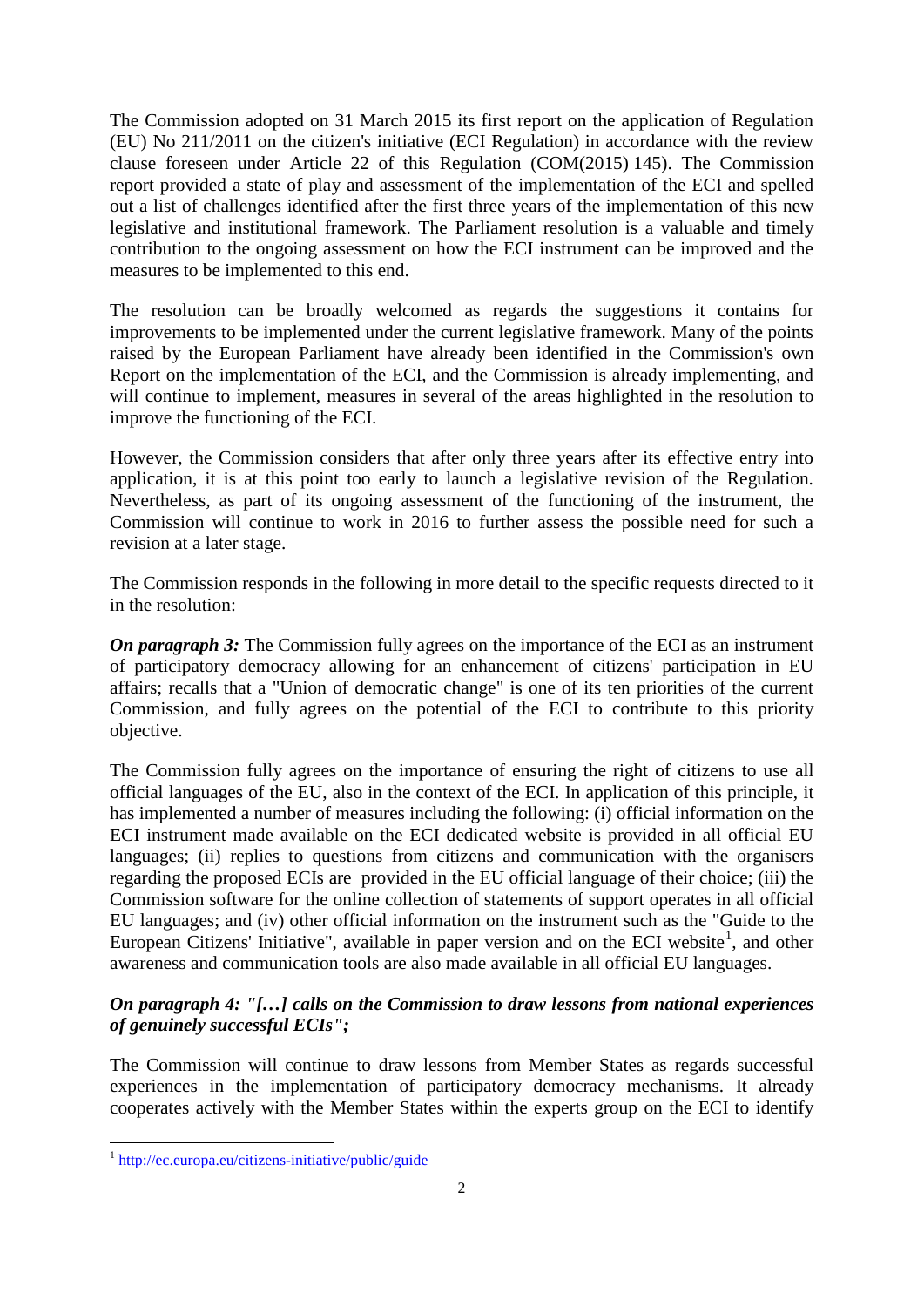solutions and best practices in the implementation of the ECI, for instance as regards the online collection systems. It will also take into consideration new developments and lessons learnt at national level in its assessment of future measures to improve the functioning of the ECI.

*On paragraph 6: "[…] urges the Commission and the Member States, in this connection, to maximise their communication efforts in respect of the instrument in order to bring its existence to the attention of as many citizens as possible and encourage active participation in it";*

*and on paragraph 7: "Calls on the Commission to use all public communication channels to raise awareness, and to take the necessary measures to ensure the transparency of the ECI and facilitate communication relating to current ECIs, for example by creating applications that provide information, send notifications and allow online signing; […]";*

The Commission fully recognises the need of further awareness raising and improving the communication on the ECI and is constantly striving to implement measures in this field including: (i) the ECI register and dedicated website available in all EU languages which is constantly updated and currently undergoing further improvement; (ii) the development of new functionalities in the open-source software provided free of charge; and (iii) other communication actions and tools such as guidelines, brochures and support as regards official information on the ECI. The Commission is currently assessing how to further develop its outreach activities relating to the ECI, through *inter alia* social media and through its representation offices in the Member States.

The Commission fully endorses the call made by the Parliament for Member States involvement in the dissemination of information on the ECI. Indeed, all institutions and stakeholders have a joint responsibility in this process: the Commission, the other EU institutions and bodies, the Member States and civil society. The Commission is open to discuss ways of further improving communication on the ECI with the Member States, EU institutions and stakeholders.

*On paragraph 8:* As already outlined in its own report of March 2015, the Commission recognises that more can be done to improve the effectiveness of the instrument and has already implemented, and will continue to implement, a number of measures to this end. The Commission would like to underline that since April 2012, it has handled 56 requests for registration of proposed citizens' initiatives of which a total 36 of them were registered by the Commission (16 registrations in 2012, nine in 2013, five in 2014 and six in 2015). Three initiatives have reached one million signatures and have been formally submitted to and responded by the Commission<sup>[2](#page-2-0)</sup>.

Although the Commission would of course also welcome if the number of proposed initiatives were higher, the launch of new initiatives throughout the past year and their varied subject matters confirm that EU citizens continue to show interest in the instrument and to believe in its potential to contribute to participatory democracy at EU level.

*On paragraphs 9 and 10:* The Commission is fully committed to provide advice, information and support throughout the whole ECI process. The Commission established already in 2012

<span id="page-2-0"></span> $\overline{a}$  $2$  This information reflects the situation on 6 January 2016.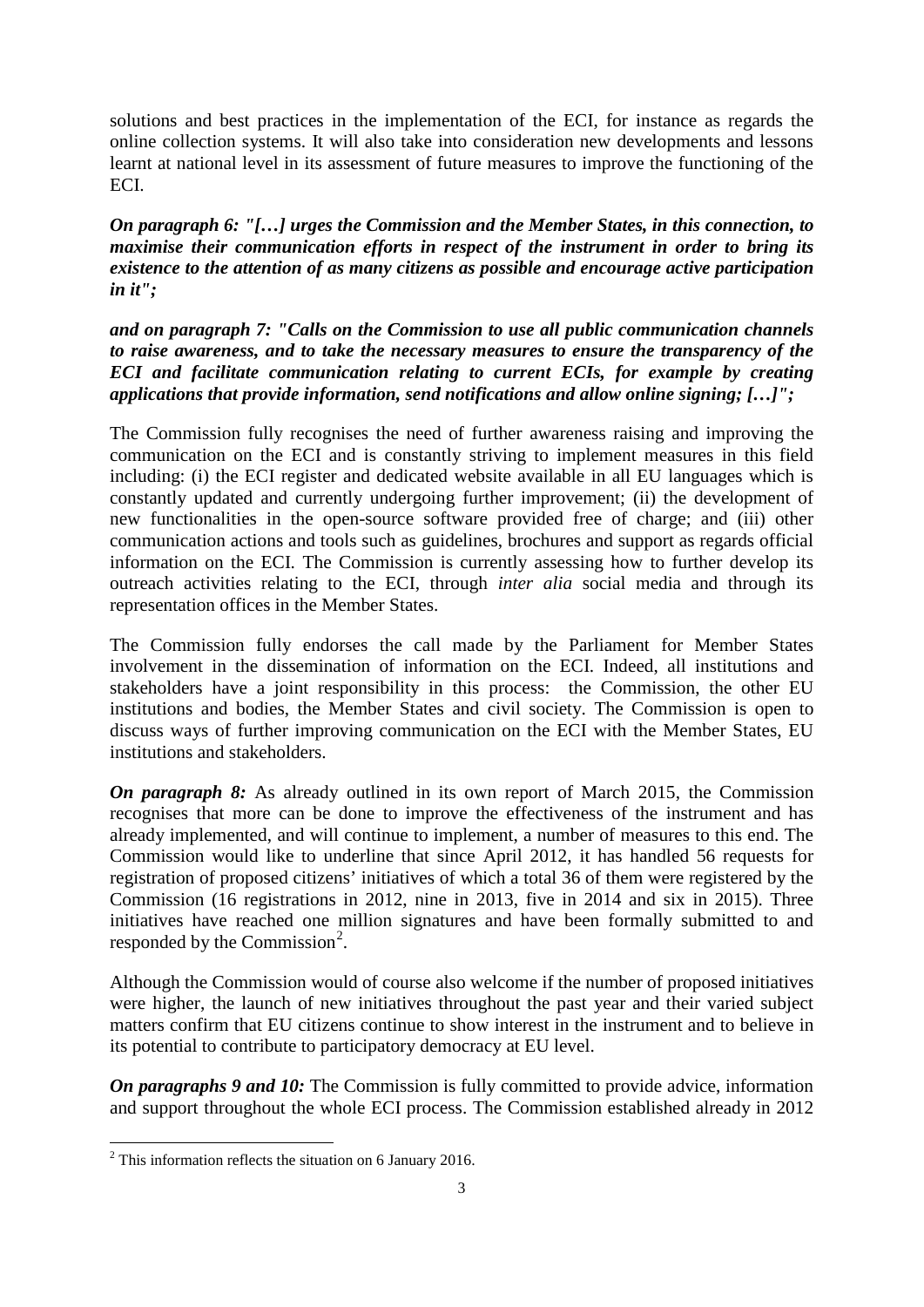a point of contact providing information and assistance, based in the Europe Direct Contact Centre. Through this point of contact it answers any questions from citizens on the ECI rules and procedures, in all official EU languages. As referred to in the report on the application of the ECI Regulation (March 2015), during the first three years of the ECI operation, the point of contact has answered over 1080 questions. Furthermore, via this point of contact, the Commission also informally answers questions from potential organisers on the issue of whether a possible citizens' initiative may be registered, before a registration request is formally submitted by the organisers to the Commission. As also referred to in the report, since April 2012, the Commission has answered around 15 questions of that kind. Those answers were given without prejudice to any formal reply by the Commission following a possible request for registration of a proposed citizens' initiative. In addition to this contact centre, support is also provided directly by the Commission's services to organisers of initiatives.

The Commission is aware that, as highlighted in the conclusions of its own report, some ECI organisers (and other stakeholders) consider that there is insufficient dialogue and interaction with the Commission at different stages of the ECI's lifecycle. The Commission is looking into further improving the possibilities for dialogue and assistance to potential organisers.

As regards the idea of a dedicated ECI office, the Commission is open to discuss how to improve communication and information on the ECI, but wishes to stress that, as referred to above, similar services already exist today. The Commission takes note of the suggestions made by the Parliament, will look into the role its Representations in the Member States could play in this context and will consider these aspects as part of its ongoing assessment of the ECI instrument.

*On paragraph 11:* The Commission would like to stress that its comprehensive ECI Website already contains detailed information for citizens as regards the interpretation of legal bases<sup>[3](#page-3-0)</sup> and that such information is also provided upon request via the Europe Direct Contact Centre.

The Commission attaches the utmost importance to the protection of personal data of EU citizens, also in the context of the citizens' initiative. The ECI Regulation contains specific provisions to guarantee the protection of personal data, and Directive 95/46/EC is also fully applicable to the processing of personal data carried out in application of the ECI Regulation. Regulation (EC) No 45/2011 on the protection of individuals with regard to the processing of personal data by the EU institutions and bodies is also fully applicable to the ECI Regulation, including in particular as regards the processing of personal data carried out by the Commission in application of the Regulation.

The Commission provides guidance in relation to these aspects in the context of general advice and support to organisers of ECIs, including in particular contact information of the competent authorities in the Member States responsible for the implementation at national level. The Commission takes note of the suggestion from the Parliament and will consider further measures which could be implemented in this field.

*On paragraph 12:* The Commission would like to emphasise, once again, that its ECI Website contains very comprehensive and detailed information on all aspects of the Citizens' Initiative, and that, as referred above (on paragraphs 6 and 7), the Commission constantly

<span id="page-3-0"></span> $\overline{a}$ <sup>3</sup> <http://ec.europa.eu/citizens-initiative/public/competences>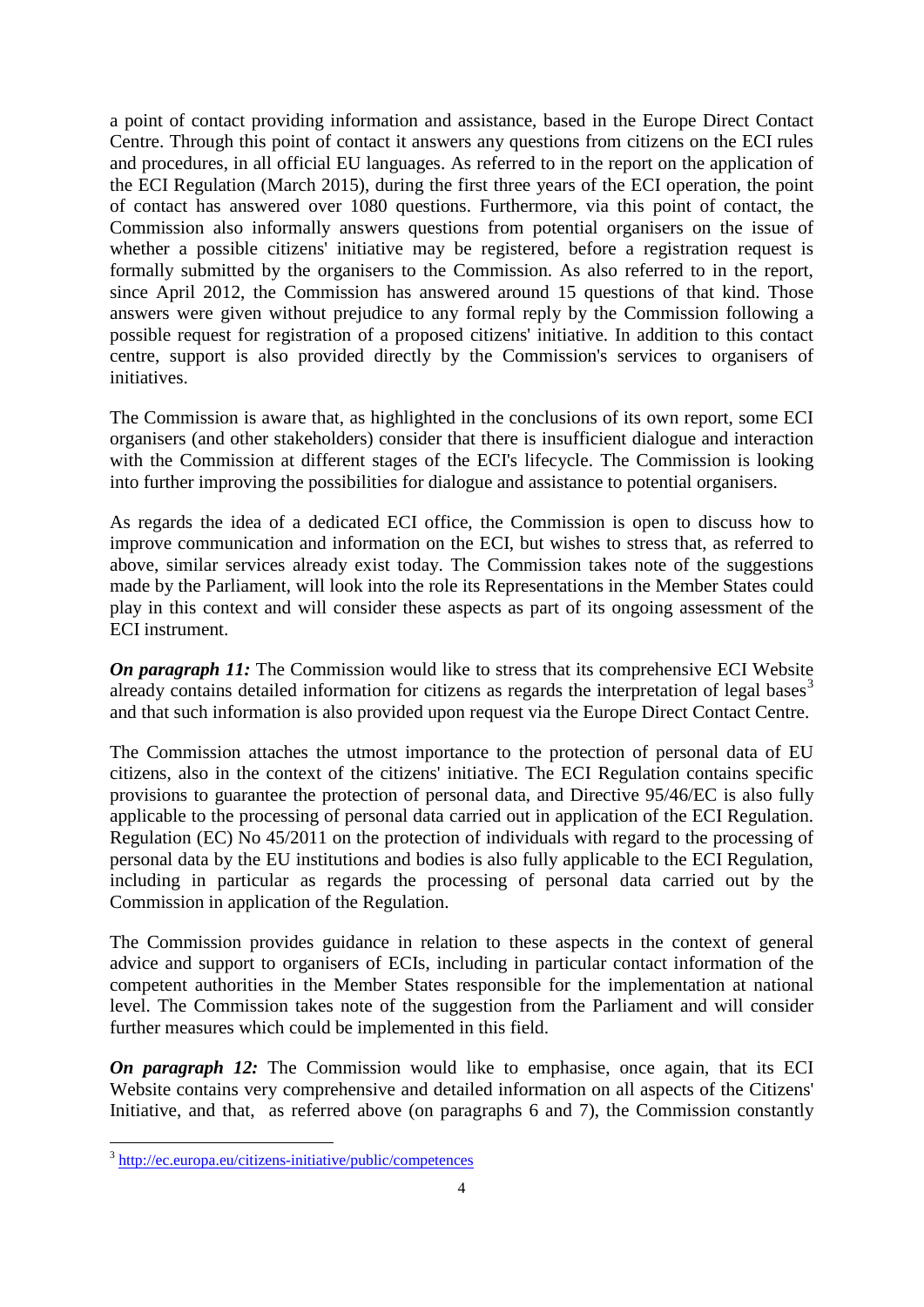strives to provide user-friendly information as regards the ECI and the dissemination of this information. The Commission will continue its efforts of providing simple, clear and user-friendly information on the ECI to citizens and organisers. The Commission also welcomes the suggestion of further involvement of national and local elected representatives and is open to further cooperation in this regard.

*On paragraphs 13 and 14:* The ECI Regulation contains clear provisions on the role of the Parliament in the implementation of the ECI, in particular as regards the hearing organised at the Parliament and in relation to the review clause which requires the Commission to report every three years on the application of the Regulation.

As regards registration of proposed ECIs, the Regulation states very clearly that the Commission is solely responsible for this process. The Commission would also like to reiterate that the decision on whether to register or not a proposed initiative is a legal decision in application of the requirements under the Regulation. When the Commission refuses to register a proposed citizen's initiative, organisers have the possibility to bring an action of annulment against this decision by the Commission. In application of the requirements under Article 4(2) of the ECI Regulation, the Commission duly informs organisers of the reasons for such refusal and of the possible judicial and extrajudicial remedies available to them, including this right to bring proceedings before the General Court under the conditions specified in Article 263 TFEU. Furthermore, in this phase, the Commission ensures the utmost transparency in the implementation of the Regulation through the publication of all decisions regarding the registration or non-registration of proposed initiatives and through related press releases.

Against this background, the Commission remains fully committed to cooperate with the Parliament as regards possible improvements to the functioning of the ECI, and namely as regards improvements related to the organisation of the public hearings organised at the European Parliament once an ECI reaches the necessary thresholds.

*On para 15: "[…] invites the Commission to explain in detail the reasons for rejecting an ECI if in its view an ECI which has been submitted is 'manifestly outside the Commission's powers', and at the same time to inform the organisers, in writing and in such a manner as to facilitate their work, of the relevant legal considerations – which should be made fully public in the name of transparency – in order that the validity and complete objectivity of those elements can be subjected to legal scrutiny, that the Commission's power of discretion as judge and party in the assessment of an initiative's admissibility can be reduced as far as possible, and that the organisers can decide whether to revise their ECI and resubmit it in a modified form"; and paragraph 16:*

The Commission decisions on registration are published as soon as they are adopted and made available in a transparent way in the ECI official register. Press releases are also issued each time the Commission takes such a decision. Furthermore, in case of non-registrations, the relevant decision contains *inter alia* detailed explanation on the reasons for which the Commission has considered that the proposed initiative should not be registered and information on the remedies available to organisers.

The Commission agrees that the published replies can effectively serve as valuable guidance to all citizens and future organisers, to help them better understand the nature of the ECI and to formulate draft initiatives that fulfil the registration criteria. For example, two proposed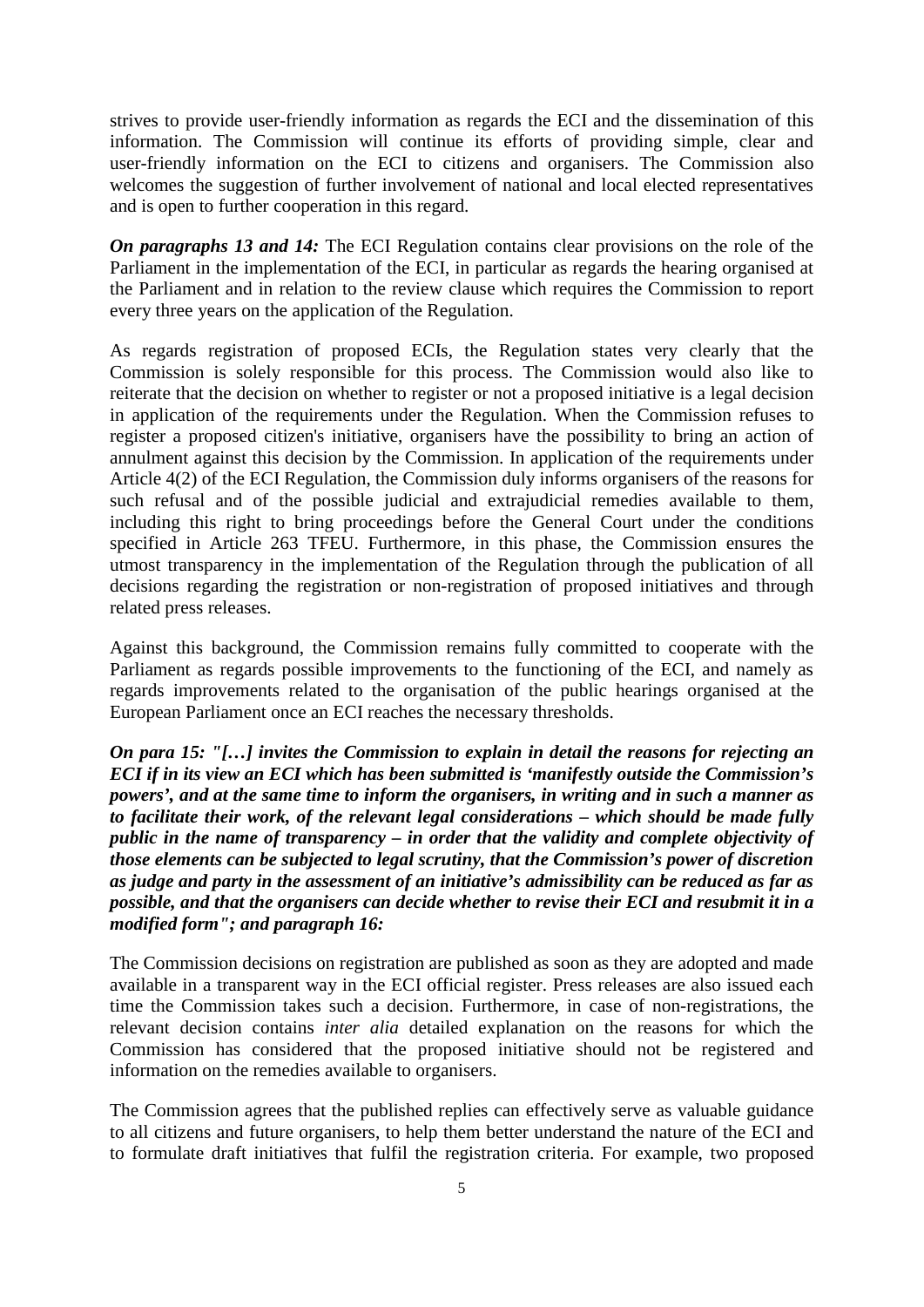initiatives ("Unconditional Basic Income" and "Vite l'Europe sociale! Pour un nouveau critère européen contre la pauvreté") which were originally refused as they fell manifestly outside the Commission's competences were able to revise their goals following the Commission's reply stating the reasons for refusal and subsequently went on to be successfully registered ("Unconditional Basic Income (UBI) - Exploring a pathway towards emancipatory welfare conditions in the EU" and " Vite l'Europe sociale ! Pour une coopération renforcée des États membres contre la pauvreté en Europe.").

With regard to registering only part of an initiative, this possibility is not provided under the ECI Regulation, however organisers always have the possibility of re-submitting a modified proposal. As to the possibility of referring those parts of initiatives to the competent authority, this is not provided for either under the ECI Regulation. However, the Commission will take due consideration of this aspect in the context of the ongoing assessment on the functioning of the instrument.

#### *On paragraph 17, and on paragraph 18: "[…] stresses the need to link the online collection of signatures to the relevant new social and digital media campaigning tools, following the example of other successful online campaigning platforms";*

The Commission fully recognises the importance of technology aspects for the successful implementation of the ECI. For this reason, and also in response to concrete suggestions made by stakeholders, it has implemented, and continues to implement, various measures aimed at making the online collection process more efficient and user-friendly.

As regards the online collection system, the Commission continuously works on the update and improvement of the open-source software offered to organisers of ECIs. Two versions of the software have been released in 2015. In March, a new version was released with the objective of improving its functionalities, including *inter alia* the improvement of the user interface and links with social media. The version released in July primarily addresses changes required following the amendment of Annex III of the ECI Regulation, adopted in March 2015. A new version is currently being finalised including web services allowing organisers for instance to display on their campaigning website the instantaneously updated number of collected signatures. Information on new releases and public demos are made available in the JoinUp website to enable stakeholders' access to updated information on developments, and provide feedback on the previews.

The Commission will look into the possibility of revising the technical specifications for online collection systems, in cooperation with the Member States, in order to simplify requirements whilst maintaining the necessary security requirements.

*On paragraph 19:* The Commission recalls that its March 2015 report also identified the timeline of the ECI lifecycle as one of the main challenges in the implementation of the instrument. While the time periods for registration and collection of statements of support are subject to a number of requirements under the ECI Regulation, the Commission is already addressing this challenge by closely assisting organisers, notably in relation to the hosting arrangements and the setting-up of the online collection system, so that they can conclude all necessary preparations for online collection as quickly as possible. The Commission takes note of the suggestion made by the Parliament and will analyse possible improvements which could be implemented in this field.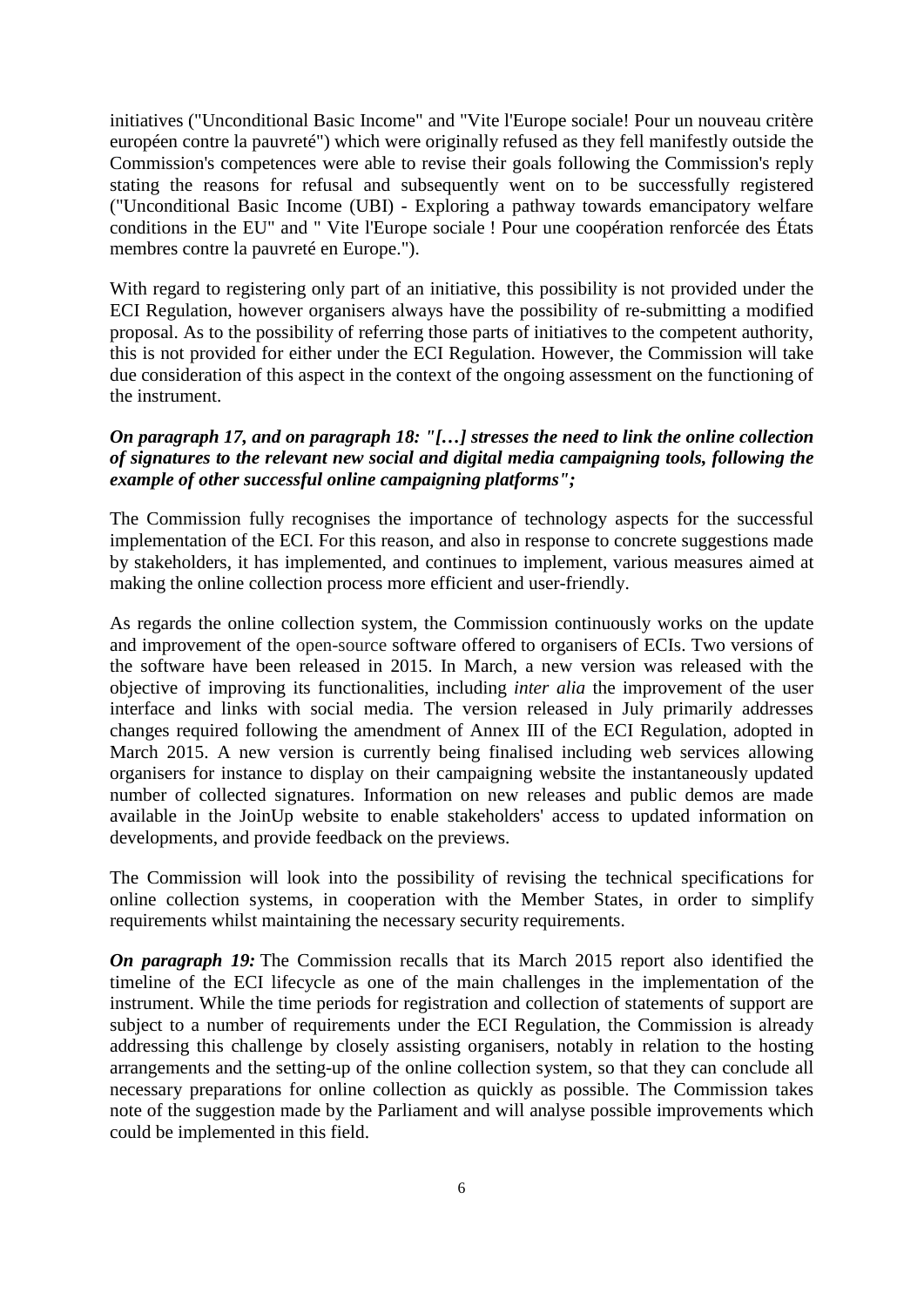*On paragraph 20:* The tool developed by the Commission under the Interoperability Solutions for European Public Administrations (ISA) is already available to the national authorities in the Member States wishing to use it for the validation of statements of support. The Commission will continue to encourage Member States, in the framework of the experts group on the ECI, to use this tool in order to improve the national implementation process of verification of ECI statements of support in the Member States. However, at present, only two Member States have made use of this tool.

*On paragraph 23:* The Commission fully endorses the Parliament's call for enhanced cooperation of EU inter-institutional cooperation in the communication on the ECI. The Commission's official website<sup>[4](#page-6-0)</sup>, which exists in all official EU languages, already provides comprehensive and detailed information on the ECI, and any new information on the initiatives is instantly uploaded and translated. The Commission is working to further develop the website in order to *inter alia* improve its design to allow for easier access and use by citizens and to provide new features allowing interested stakeholders to directly incorporate the news into their own websites or mobile applications.

As regards guidelines, the Commission already provides comprehensive information in all the EU's official languages on the rights and obligations of ECI organisers and on the administrative procedures applicable throughout the ECI process. Nevertheless, the Commission is open to discuss ways of further improving these existing tools.

*On paragraph 24:* As indicated above (on paragraphs 9 and 10), a centralised online point of contact providing information and assistance already exists and is based in the Europe Direct Contact Centre. Moreover, the Commission services provide more specific support directly to organisers, including the offer to host organisers' servers for online collection, information on legal requirements, logistical aspects and technical assistance. General assistance to organisers is also provided by other EU bodies, notably the EESC, which since 2015 offers a translation service to the organisers, and by non-institutional actors, for instance the "ECI Support Centre", run jointly by the European Citizen Action Service, Democracy International and Initiative and Referendum Institute Europe. As indicated above, the Commission will also look further into the role of its Representations in the Member States in this regard.

*On paragraph 25***:** *"[…] encourages the Commission to negotiate further with Member States with a view to reducing the number of data requirements, removing – accordingly – the requirement for personal identification numbers and making them more user-friendly, and recalls that an ECI is about participation and agenda-setting rather than binding proposals; suggests that consideration be given to establishing an EU digital citizenship, and recommends providing an interim solution until this EU digital citizenship is established, with a view to resolving the current problems caused by multiple registration; calls on the Commission, therefore, to explore this issue in its digital agenda as a matter of urgency";*

The Commission fully endorses the call by the Parliament and remains committed to further negotiation with the Member States. It recalls that the Commission report of March 2015 confirmed that divergences between the conditions and personal data required from signatories by the different Member States remain an issue of great concern, welcoming the

<span id="page-6-0"></span> $\frac{1}{4}$ <sup>4</sup> <http://ec.europa.eu/citizens-initiative>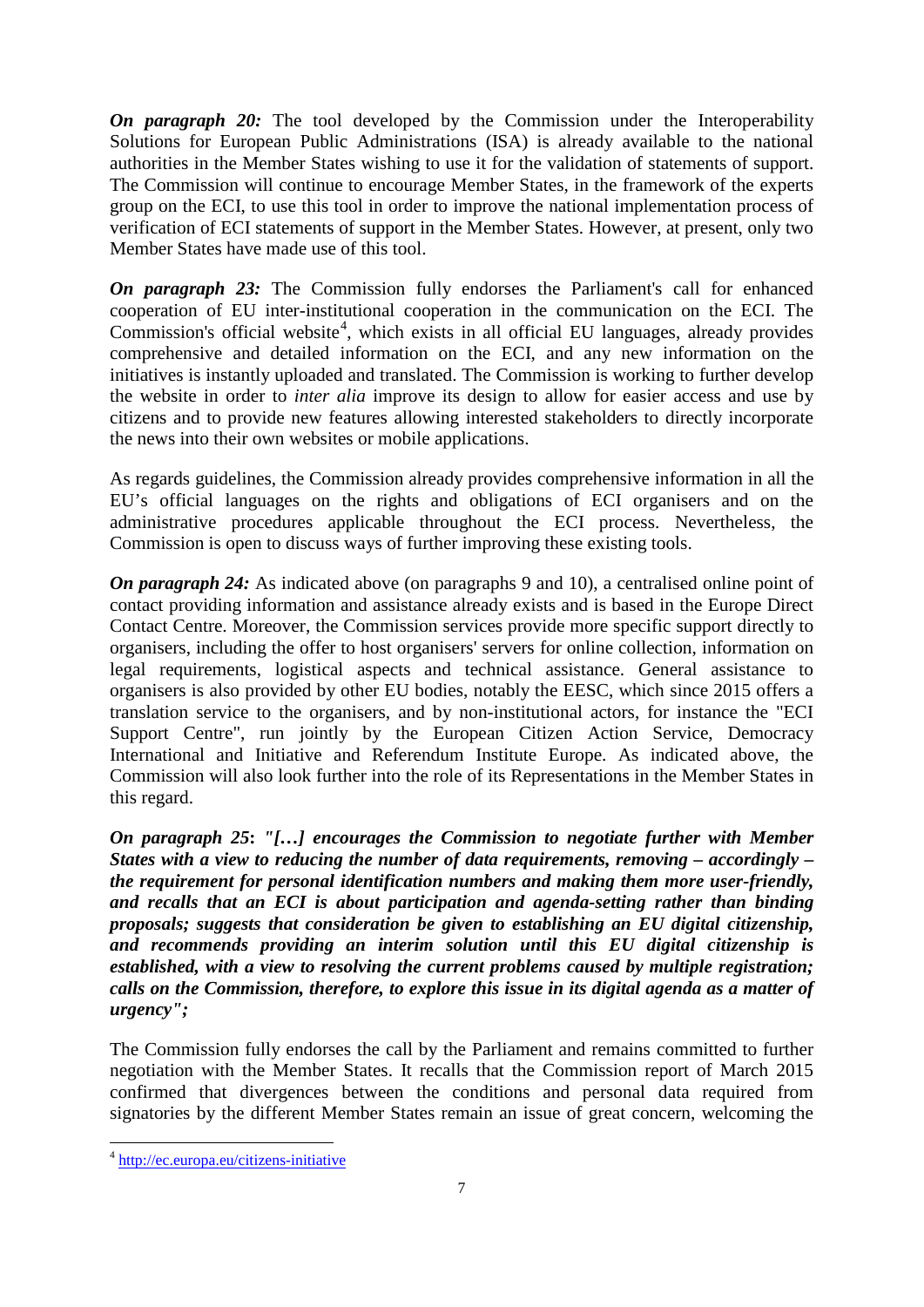constructive approach of those Member States who so far have responded positively to the repeated calls of the Commission to harmonise and simplify their data requirements. The Commission will continue its efforts in encouraging the Member States to simplify these requirements under Annex III of the ECI Regulation.

As regards other digital solutions, the Commission has commissioned a study for the assessment of ICT impacts of the ECI Regulation, which was finalised and published in June 201[5](#page-7-0)<sup>5</sup>. It includes a set of conclusions and recommendations which contribute to the Commission's current assessment of the ECI, and namely as regards the technological measures which could be implemented in the future in order to improve the functioning of the instrument.

As regards measures under the Digital Agenda, the Digital Single Market actions already include the launch of a new eGovernment action plan that should *inter alia* accelerate Member States' transition towards interoperable e-signatures. Furthermore, within the framework of Regulation (EU) No 910/2014 on electronic identification and trust services for electronic transactions in the internal market (eIDAS) by September 2018, all Member States must recognise any notified eID from any other Member State. The Commission will discuss with Member States the scope of possible amendments to Annex III of the ECI Regulation in order to provide for the use of eID.

*On paragraph 26:* The ECI Regulation does not contain any specific age rules for support to ECIs and merely provides that any citizen of the Union of the age to be entitled to vote in the elections to the European Parliament can support ECIs. While this requirement is provided under the ECI Regulation, the Commission takes note of the suggestion made by the Parliament and will consider this aspect in the context of the ongoing assessment of the instrument.

*On paragraph 27: "Acknowledges the delicate problem of organisers' personal liability with regard to data protection when collecting signatories' personal data, and proposes that the range of data required be reduced and that the wording of Article 13 of Regulation (EU) No 211/2011, on liability, be changed to make it clear that personal liability is not unlimited; […]";*

The Commission considers that Article 13 plays a fundamental role in safeguarding EU citizens from any damage they might be subject to in the context of the ECI in accordance with the applicable national law. It recalls that the conclusions of the Commission report on the application of the ECI Regulation pointed precisely to the lack of legal personality of the citizens' committees and that several committees have reported concerns about liability and obstacles in this regard. The Commission will also consider this aspect in the context of the ongoing assessment of the instrument.

*On paragraph 28;* The Commission fully endorses the Parliament's call for more harmonised data requirements for the support to ECIs and the particular attention to be given to the very worrying and numerous cases where citizens, due to the existing requirements, are excluded from their right to support an initiative. It recalls that this challenge was also highlighted in the Commission's own report on the application of the ECI Regulation. The Commission will

<span id="page-7-0"></span> $\frac{1}{\epsilon}$ <sup>5</sup> <http://ec.europa.eu/citizens-initiative/files/ECI-expert-group-meeting-15-06-2015-Presentation-study.pdf>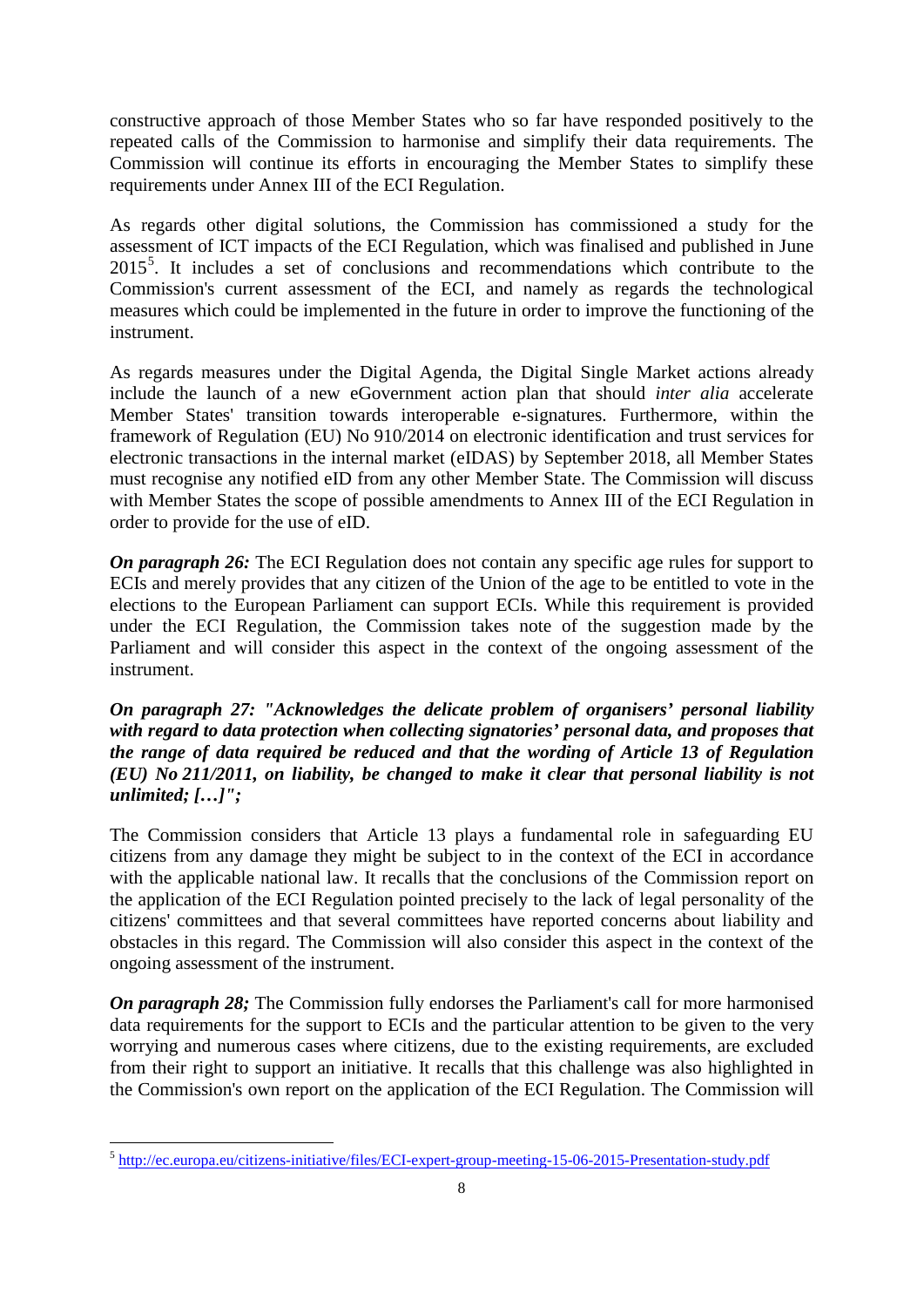continue its efforts in encouraging Member States to take the necessary measures in order to ensure that no EU citizen is deprived from his or her right to support ECIs.

*On paragraph 29:* As already outlined in its report, the Commission recognises that, while the fact that three initiatives have completed the full ECI lifecycle confirms that the necessary procedures and mechanisms are in place to ensure that the ECI is operational, a number of challenges arise after the first three years of the functioning of the instrument. The Commission has taken actions to facilitate the use of the instrument and is fully committed to implement further measures to make it more effective. The Commission also wishes to stress that it is obliged to respect the existing rules under the Regulation and does not add any bureaucratic hurdles. On the contrary, in order to find citizen-friendly solutions to obstacles encountered by organisers, the Commission has implemented a number of measures and acted well beyond its obligations pursuant to the Regulation, for instance as regards the *ad hoc* solution to offer, free of charge, its servers to host online collection systems, and its technical and administrative assistance to organisers as regards the certification of their online collection systems.

As regards the decrease of the number of initiatives, as referred to above (on paragraph 8), new initiatives have been proposed and registered by the Commission since the publication of its report in March 2015. The total number of initiatives registered in 2015 amounts to six. Although the Commission would always welcome a higher number of proposed ECIs, the recent figures show that EU citizens continue to have interest in the instrument and to believe in its potential.

As regards the follow-up to the successful initiatives, it should be noted that pursuant to the Regulation the Commission can decide which action it intends to take in reply to a successful ECI, providing reasons for taking or not taking that action. In two cases **"**Water and sanitation are a human right! Water is a public good, not a commodity!" ("Right to Water")<sup>[6](#page-8-0)</sup> and "Stop vivisection"<sup>[7](#page-8-1)</sup>, the Commission has responded positively to the requests and proposals contained therein. Where it has powers to act under the Treaties and provided that the subsidiarity and proportionality principles were respected, the Commission has committed to a set of policy and legislative actions which have been and continue to be implemented<sup>[8](#page-8-2)</sup>.

*On paragraph 30:* The ECI Regulation already foresees a timeframe for the Commission's response to a successful ECI, stipulating that the Commission is required, within three months, to set out in a Communication its legal and political conclusions on the citizens' initiative.

As regards the suggestion to introduce a requirement for the Commission to start preparing a legal act in response to a successful ECI within 12 months after issuing a positive opinion, the Commission considers that the current rules already ensure an efficient and proportionate mechanism which fully reflects and respects the Commission's right of initiative.

[http://ec.europa.eu/dgs/secretariat\\_general/followup\\_actions/citizens\\_initiative\\_en.htm](http://ec.europa.eu/dgs/secretariat_general/followup_actions/citizens_initiative_en.htm)

<span id="page-8-0"></span> $\overline{\phantom{a}}$ <sup>6</sup> <http://ec.europa.eu/citizens-initiative/public/initiatives/finalised/details/2012/000003>

<span id="page-8-1"></span><sup>7</sup> <http://ec.europa.eu/citizens-initiative/public/initiatives/finalised/details/2012/000007>

<span id="page-8-2"></span><sup>8</sup> Information on the Commission follow-up actions in response to the ECIs **" Right to Water" and "Stop vivisection"** is available at the ECI website: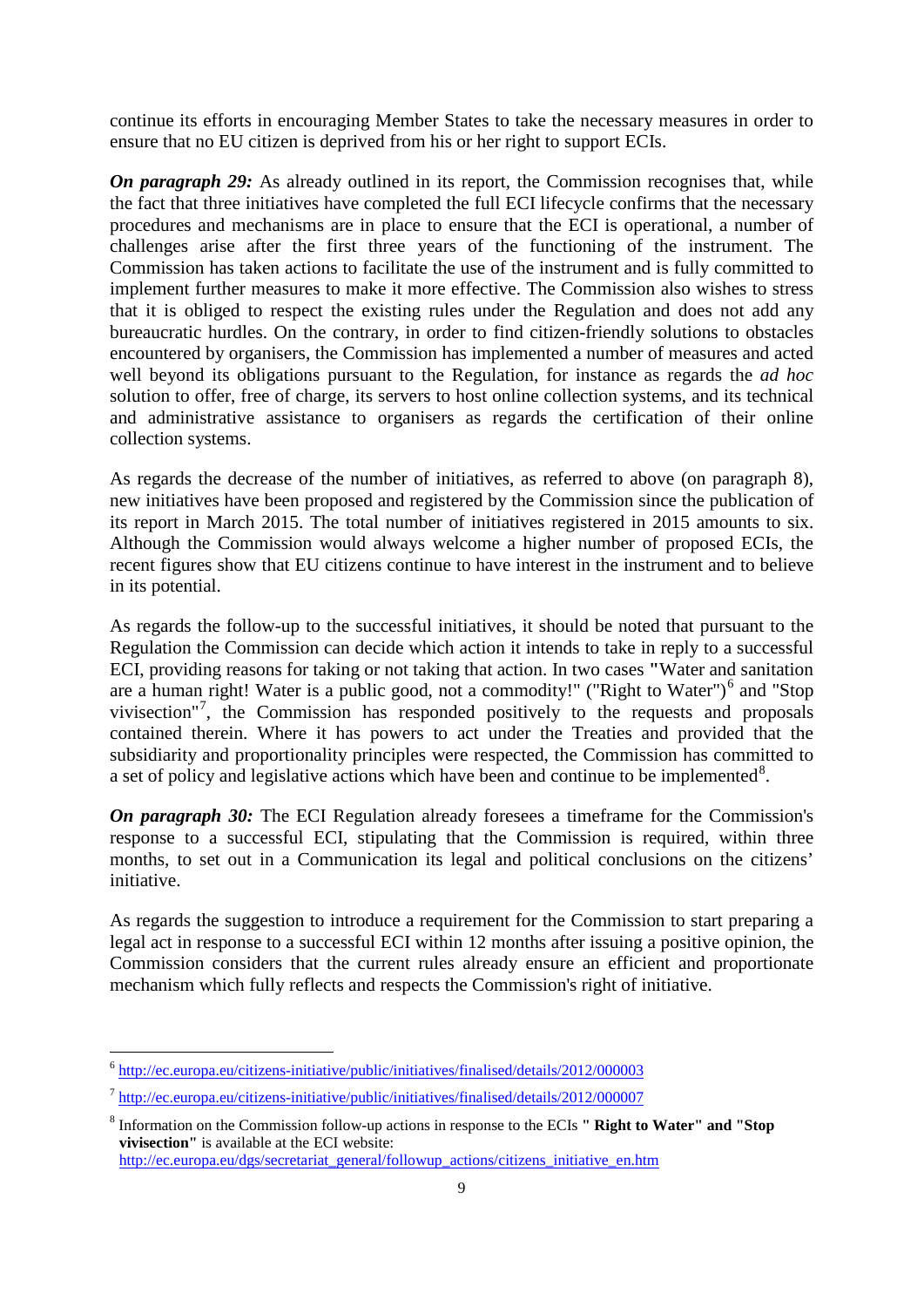Even in cases where the Commission responds positively, the most appropriate follow-up for the different ECIs may vary in terms of the nature of actions to be taken and the timeframe for their implementation. If the Commission decides to follow-up with a legislative proposal, the preparation of such proposal will always need to respect all Better Regulation principles and allow sufficient time for a proposer evaluation, stakeholder consultation, impact assessment, etc.

*On paragraph 31:* The Commission fully shares the great importance of the ECI Hearing as a mechanism for dialogue and exchange of views between EU institutions and organisers of successful ECIs. It recalls that its report on the application of the ECI Regulation stresses that the public hearings should be organised in such a manner as to ensure that stakeholders representing different views and perspectives are heard, also given the fact that the threemonth period for the preparation of the Commission reply to a successful initiative is extremely short and leaves little time to organise a formal stakeholders consultation. It also noted and deplored that on the occasion of two of the three public hearings organised at the European Parliament, no stakeholders or experts other than the ECI organisers themselves were invited to actively participate.

The Commission is open to further cooperate with the Parliament to improve the organisation of such Hearings, within the scope of the existing rules, in order to enhance dialogue and participation during this important moment of the ECI lifecycle.

*On paragraph 33:* The Commission is open to cooperate with the Parliament as regards the use of EU budget for the improvement of the functioning of the ECI. However, in view of the fact that the ECI Regulation does not contain any specific provision concerning direct financial support for ECI organisers and their campaigns, the Commission considers that such a measure would entail an excessive risk of fraud or misuse. It also notes that direct funding of ECI campaigns by the Commission could go against the principle of independence of ECIs.

In this context, the Commission would like to emphasise that it already implements measures to alleviate the organisational and financial costs for organisers of ECIs ranging from the *ad hoc* offer of the Commission to provide hosting free of charge and the equally free of charge online collection software to communication measures to promote awareness on the ECI.

*On paragraph 34:* The Commission attaches the utmost importance to the protection of personal data of EU citizens as well as to the security in the collection and storage of the data provided online in support to ECIs. The Implementing Regulation (EU) No 1179/2011 provides for the technical specifications for online collection systems pursuant to the ECI Regulation.

The Commission has also implemented security measures in its online collection software. As regards the online collection software developed by organisers, while the Commission can provide technical assistance and support, it is the responsibility of organisers to ensure that the existing requirements are ensured, including the certification by the competent national authority of the Member States.

*On paragraph 35:* The Commission remains fully committed to make the ECI work, and will implement further measures in order to improve its functioning under the current framework, in close cooperation with the Parliament as well as Member States, other EU bodies and stakeholders.